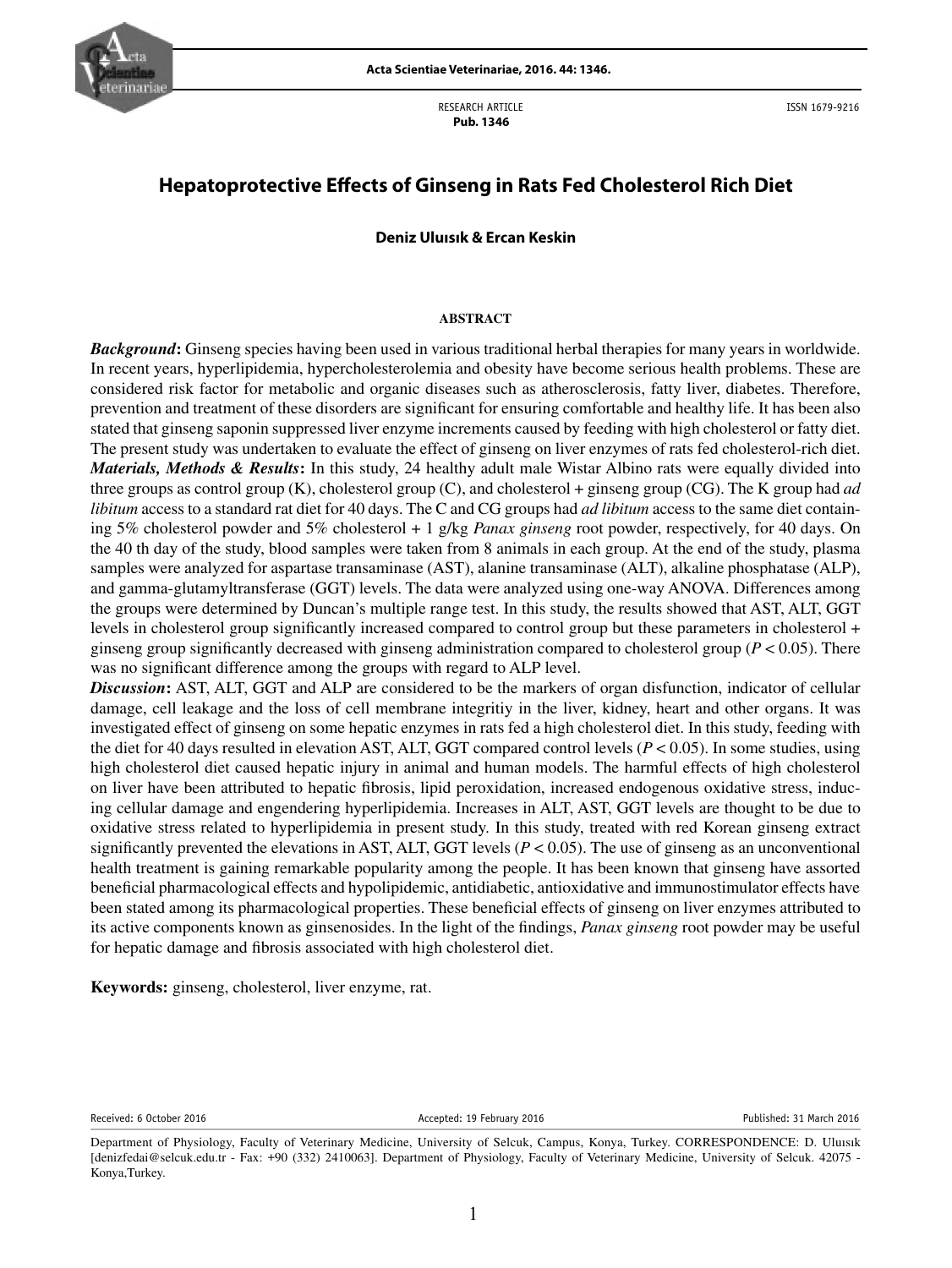**D. Uluısık & E. Keskin. 2016.** Hepatoprotective Effects of Ginseng in Rats Fed Cholesterol Rich Diet. *Acta Scientiae Veterinariae*. 44: 1346.

#### **INTRODUCTION**

### **MATERIALS AND METHODS**

Hypercholesterolemia has been accepted as an important risk factor for coronary heart disease and atherosclerosis [5,40]. Cholesterol rich diet causes the quick deposition of lipid droplets in the liver [3]. Lipid accumulation results from an imbalance between hepatic fatty acid inflow, triglyceride synthesis and excretion. Therefore, lipid droplets are primarily stored as triglyceride [1]. There is an association between high cholesterol or fatty diet and hepatic injury as reported in previous study conducted in rabbit and rat models [4,7,45]. The harmful effects of cholesterol on liver and the relationship between receiving a high cholesterol diet and hepatic fibrosis just has not been well understood. It has been suggested that myofibroblasts play primarily role in hepatic fibrosis. On the other hand, macrophages and mast cells participate in this process [14-16].

Ginseng (*Panax ginseng* C. A. Meyer, family Araliaceae) as medical plant has been commonly used in East Asian countries. Ginsenosides are the major components of ginseng [43]. These ginsenosides have various biological properties such as anti-inflammatory [46], anti-allergic [36], hypoglycemic and antidiabetic [23,34,42], hypocholesterolemic and hypolipidemic [26], anticarcinogenic [30,44,50] and hepatoprotective activities [13,28,29,48].

Thus, it was the aim of this study to investigate the effect of ginseng on some liver enzymes (AST, ALT, ALP and GGT) in rats that were fed high cholesterol diet.

In this study, 24 healthy adult male Wistar Albino rats were equally divided into three groups as control group  $(K)$ , cholesterol group  $(C)$ , and cholesterol + ginseng group (CG). The K group had *ad libitum*  access to a standard rat diet (Purina®) 1 for 40 days. The C and CG groups had *ad libitum* access to the same diet containing 5% cholesterol powder<sup>2</sup> and 5% cholesterol + 1 g/kg *Panax Ginseng* root powder<sup>3</sup>, respectively, for 40 days. On the 40 th day of the study, blood samples were taken from 8 animals in each group. In plasma samples, AST, ALT, ALP, GGT were determined in an ILAB 300 autoanalyser using ILAB300 kits.

## *Statistical analysis*

The data were analyzed using one-way ANO-VA (SPSS 17). Differences among the groups were determined by Duncan's multiple range test. Differences were considered significant at *P* < 0.05.

#### **RESULTS**

At the end of 40 th day, AST, ALT, ALP, GGT levels in rats were presented in Table 1. In this study, AST, ALT, GGT levels in cholesterol group significantly increased with feeding high cholesterol diet compared to control group ( $P < 0.05$ , Table 1). Although, there are obviously increases in ALP level, difference is not important. The administration of ginseng to the high cholesterol diet significantly prevented elevations of AST, ALT, GGT levels compared to cholesterol group ( $P < 0.05$ , Table 1).

| Group<br>$(n = 8)$ | AST<br>U/L                   | ALT<br>U/L               | ALP<br>U/L                                      | GGT<br>U/L                   |
|--------------------|------------------------------|--------------------------|-------------------------------------------------|------------------------------|
| K                  | $77.13 + 4.84^b$             | $29.38 + 2.58^{\circ}$   | $87.75 \pm 6.40$                                | $8.16 \pm 0.74$ <sup>b</sup> |
| C                  | $101.25 \pm 4.22^{\text{a}}$ | $38.75 \pm 3.02^{\circ}$ | $103.13 \pm 4.85$ $11.20 \pm 0.56$ <sup>a</sup> |                              |
| CG                 | $86.88 \pm 5.08^b$           | $30.63 \pm 1.40^b$       | $93.63 + 6.66$                                  | $9.24 \pm 0.49^b$            |

**Table 1.** Effect of ginseng on plasma AST, ALT, ALP and GGT levels in rats fed cholesterol rich diet (Mean  $\pm$  SE).

The difference between mean values with different superscripts in the same column is significant at the  $P < 0.05$  level.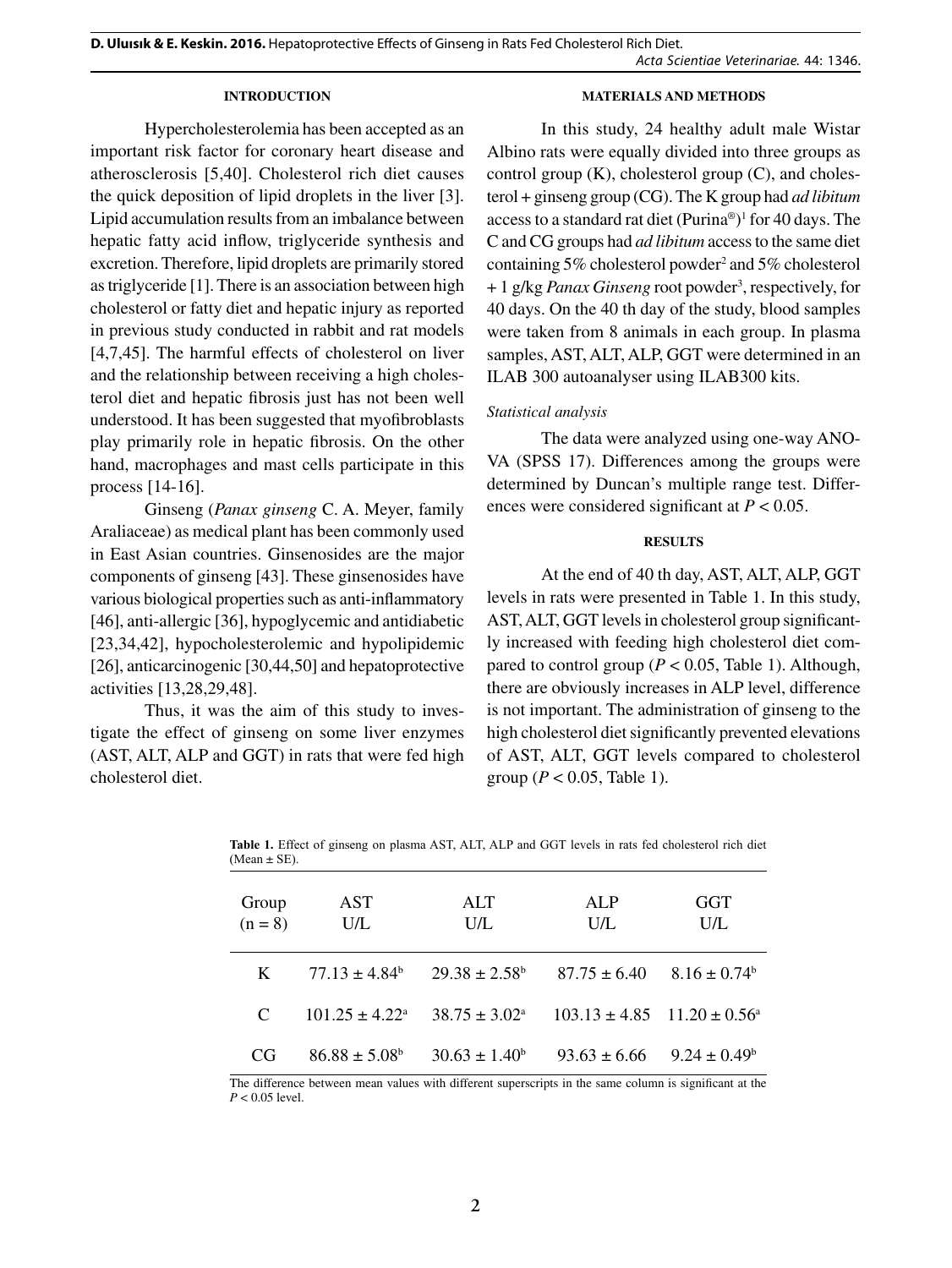#### **DISCUSSION**

In this study, we investigated effect of ginseng on some hepatic enzymes in rats fed a high cholesterol diet. Feeding with the diet for 40 days resulted in elevation AST, ALT, GGT compared control levels (*P* < 0.05, Table 1). In many studies, using a manipulated high cholesterol diet caused hepatic injury in animal and human models [10,11,17]. The hazardous effects of cholesterol itself on the liver have been attributed to hepatic fibrosis, lipid peroxidation, increased endogenous oxidative stress, inducing cellular damage and engendering hyperlipidemia [15,16,33,41]. In our study, increases in ALT, AST, GGT levels are thought to be due to oxidative stress related to hyperlipidemia [6,9]. These enzymes are considered to be the markers of organ disfunction, indicator of cellular damage, cell leakage and the loss of cell membrane integritiy in the liver, kidney, heart and other organs [24,38,39,47].

It has been known that ginseng have assorted beneficial pharmacological effects and hypolipidemic, antidiabetic, antioxidative and immunostimulator effects have been stated among its pharmacological properties [2,49]. Ginseng products such as saponin type ginsenosides and non-saponin type poliacetylene panaxatriol, panaxadiol, oxidative polysaccharides and amino acids are responsible for its hypolipidemic and hypocholesterolemic effects [21,22,27]. It has been noted that ginseng treatments obviously decreased serum cholesterol and triglyceride levels in hyperlipidemic monkeys [8]. Hwang *et al*. [12] reported that ginseng saponins supplementation diminished the serum cholesterol level in rabbits fed with high cholesterol diet. On the other hand, it has been stated that ginsenosides have protective properties on cellular damage and membrane stabilities in several tissue [18,35]. In

this study, treated with red Korean ginseng extract significantly prevented the elevations in AST, ALT, GGT levels ( $P < 0.05$ , Table 1). In paralelly with our findings, Kalkan *et al*. [18] observed that ginseng treatment significantly suppressed the increment in serum AST, ALT and GGT activities. Another study reported that crude ginsenosides extracted from stems and leaves of American ginseng reduced pancreatic lipase activity (*in vitro*), the plasma lipids and parametrial adipose tissue weights in mice which feeding a high fat diet [32]. Also, some studies have suggested evidences about the protective effects of ginseng on kidney and liver damage [19,20,37]. However, it has been reported that ginsenosides are responsible for its hepatoprotective effect by destroy lipid peroxyl radicals and reactive oxygen species [25]. Liu *et al*. [31] demonstrated that American ginseng has effective roles in preventing of obesity, fatty liver and hypertriglyceridemia in mice fed with a high-fat diet.

In conclusion, our findings suggest that *Panax ginseng* root powder can prevent hepatic damage and fibrosis following feeding with high cholesterol diet. In our study, the reducing effect of ginseng on these enzymes might be related with both its hypocholesterolemic and antioxidative effect.

## MANUFACTURERS

1 Optima Besin Maddeleri San. ve Tic. A.Ş. Balıkesir, Turkey.

2 Sigma-Aldrich. Steinheim, Germany.

3 General Nutrition Products (GNC) Inc. Greenville, SC, USA.

*Ethical approval***.** All experimental procedures were approved (number 2014/39) by the Ethical Committee of S.U. Veterinary Faculty, Konya, Turkey.

*Declaration of interest***.** The authors report no conflicts of interest. The authors alone are responsible for the content and writing of the paper.

#### **REFERENCES**

- **1 Alpers D.H., Sabesin S.M. & White H.M. 1993.** Fatty liver: biochemical and clinical aspect. In: Schiff L. & Schitt E.R. (Eds). *Diseases of liver*. 7th edn. Philadelphia: J.B. Lippincott Co., pp.825-871.
- **2 Attele A.S., Wu J.A. & Yuan C.S. 1999.** Ginseng pharmacology: multiple constituents and multiple actions. *Biochemical Pharmacology*. 58(11): 1685-1693.
- **3 Burt A.D., Mutton A. & Day C.P. 1998.** Diagnosis and interpretation of steatosis and steatohepatitis. *Seminars in Diagnostic Pathology*. 15(4): 246-258.
- **4 Buyssens N., Kockx M.M., Herman A.G., Lazou J.M., Van den Berg K., Wisse E. & Geerts A. 1996.** Centrolobular liver fibrosis in the hypercholesterolemic rabbit. *Hepatology*. 24(4): 939-946.
- **5 Castelli W.P., Garrison R.J., Wilson P.W., Abbott R.D., Kalousdian S. & Kannel W.B. 1986.** Incidence of coronary heart disease and lipoprotein cholesterol levels. The Framingham Study. *The Journal of the American Medical Association*. 256(20): 2835-2838.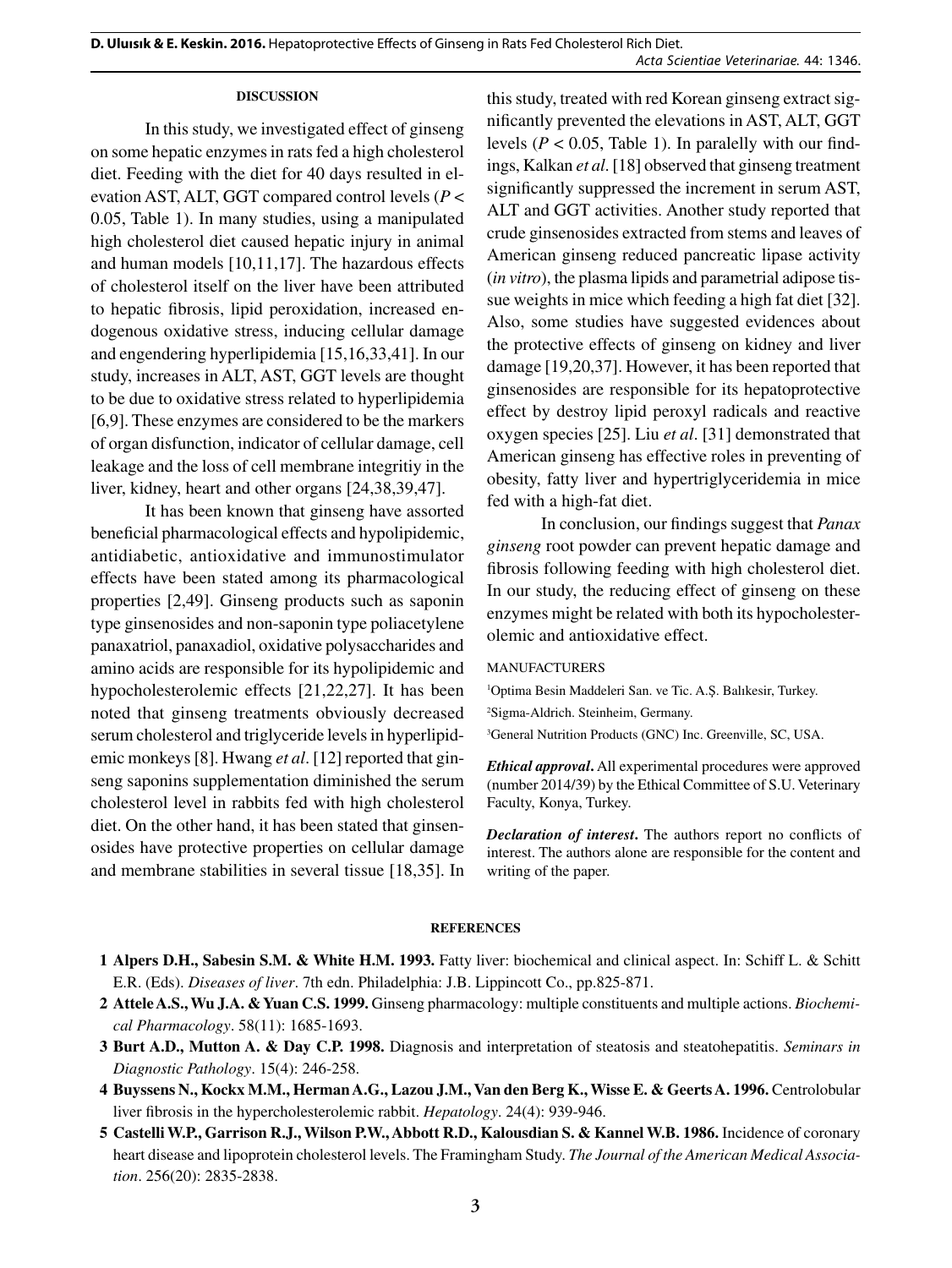- **6 Cho H.C. 2010.** The association between serum GGT concentration and diabetic peripheral polyneuropathy in type 2 diabetic patients. *Korean Diabetes Journal*. 34(2): 111-118.
- **7 Del Moral M.L., Esteban F.J., Torres M.I., Camacho M.V., Hernandez R., Jimenez A., Aranega A., Pedrosa J.A. & Peinado M.A. 1997.** High-fat sunflower and olive oil diets affect serum lipid levels in steatotic rat liver differently. *Journal of Nutritional Science and Vitaminology*. 43(1): 155-160.
- **8 Dixit V.R., Jain P., Bhandari K. & Purohit A.K. 1991.** Effects of ginseng (G-115) serum lipids of hyperlipidaemic rhesus monkeys (*Macaca mulatta*). *Indian Journal of Pharmaceutical Sciences*. 53(3): 88-91.
- **9 Drozdz R., Parmentier C., Hachad H., Leroy P., Siest G. & Wellman M. 1998.** Gamma-glutamyltransferase dependent generation of reactive oxygen species from a glutsthione/transferrin system. *Free Radical Biology and Medicine*. 25(7): 786-792.
- **10 Farrell G.C. & Larter C.Z. 2006.** Nonalcoholic fatty liver disease: from steatosis to cirrhosis. *Hepatology*. 43(2 suppl 1): 99-112.
- **11 Ferre N., Martinez-Clemente M., Lopez-Parra M., Gonzalez-Periz A., Horrillo R., Planaguma A., Camps J., Joven J., Tres A., Guardiola F., Bataller R., Arroyo V. & Claria J. 2009.** Increased susceptibility to exacerbated liver injury in hypercholesterolemic ApoE-deficient mice: potential involvement of oxysterols. *American Journal of Physiology Gastrointestinal Liver Physiology*. 296(3): 553-562.
- **12 Hwang S.Y., Son D.J., Kim I.W., Kim D.M., Sohn S.H., Lee J.J. & Kim S.K. 2008.** Korean red ginseng attenuates hypercholesterolemia-enhanced platelet aggregation through suppression of diacylglycerol liberation in high-cholesteroldiet-fed rabbits. *Phytotherapy Research*. 22(6): 778-783.
- **13 Jeong T.C., Kim H.J., Park J.I., Ha C.S., Park J.D., Kim S.I. & Roh J.K. 1997.** Protective effects of red ginseng saponins against carbon tetrachloride-induced hepatoxicity in Spargue Dawley rats. *Planta Medica*. 63(2): 136-140.
- **14 Jeong W.I., Jeong D.H., Do S.H., Kim Y.K., Park H.Y., Kwon O.D., Kim T.H. & Jeong K.S. 2005.** Mild hepatic fibrosis in cholesterol and sodium cholate diet-fed rats. *Journal of Veterinary Medical Science*. 67(3): 235-242.
- **15 Jeong W.I., Lee C.S., Park S.J., Chung J.Y. & Jeong K.S. 2002.** Kinetics of macrophages, myofibroblasts and mast cells in carbon tetrachloride-induced rat liver cirrhosis. *Anticancer Research*. 22(2A): 869-877.
- **16 Johnson S.J., Hines J.E. & Burt A.D. 1992.** Macrophage and perisinusoidal cell kinetics in acute liver injury. *The Journal of Pathology*. 166(4): 351-358.
- **17 Jou J., Choi S.S. & Diehl A.M. 2008.** Mechanisms of disease progression in nonalcoholic fatty liver disease. *Seminars in Liver Disease*. 28(4): 370-379.
- **18 Kalkan Y., Kapakin K.A.T., Kara A., Atabay T., Karadeniz A., Simsek N., Karakus E., Can I., Yildirim S., Ozkanlar S. & Sengul E. 2012.** Protective effect of *Panax ginseng* against serum biochemical changes and apoptosis in kidney of rats treated with gentamicin sulphate. *Journal of Molecular Histology*. 43(5): 603-613.
- **19 Karadeniz A., Cemek M. & Simsek N. 2009.** The effects of *Panax ginseng* and *Spirulina platensis* on hepatotoxicity induced by cadmium in rats. *Ecotoxicology and Environmental Safety*. 72(1): 231-235.
- **20 Karadeniz A., Yıldırım A., Karakoc A., Kalkan Y. & Celebi F. 2009.** Protective effect of *Panax ginseng* on carbon tetrachloride induced liver, heart and kidney injury in rats. *Revue de Médecine Vétérinaire*. 160(5): 237-243.
- **21 Kim D.J., Seong K.S., Kim D.W., Ko S.R. & Chang C.C. 2004.** Antioxidative effects of red ginseng saponins on paraquat-induced oxidative stress. *Journal of Ginseng Research*. 28(1): 5-10.
- **22 Kim H.J., Lee S.G., Chae I.G., Kim M.J., Im N.K., Yu M.H., Lee E.J. & Lee I.S. 2011.** Antioxidant effects of fermented red ginseng extracts in streptozotocin-induced diabetic rats. *Journal of Ginseng Research*. 35(2): 129-137.
- **23 Kim K. & Kim H.Y. 2008.** Korean red ginseng stimulates insulin release from isolated ratpancreatic islets. *Journal of Ethnopharmacology*. 120(2): 190-195.
- **24 Kim Y.S., Kim Y.H., Noh J.R., Cho E.S., Park J.H. & Son H.Y. 2011.** Protective effect of Korean red ginseng against aflatoxin B1-induced hepatotoxicity in rat. *Journal of Gin*-*seng Research*. 35(2): 243-249.
- **25 Kitts D.D. & Hu C. 2000.** Efficacy and safety of ginseng. *Public Health Nutrition*. 3(4A): 473-485.
- **26 Kwak Y.S., Kyung J.S., Kim J.S., Cho J.Y. & Rhee M.H. 2010.** Antihyperlipidemic effects of red ginseng acidic polysaccharides from Korean red ginseng. *Biological and Pharmaceutical Bulletin*. 33(3): 468-472.
- **27 Lee C.K., Choi J.W., Kim H. & Han Y.N. 1999.** Biological activities of acidic polysaccharide of Korean red ginseng. II. Effects on hyperlipidemia induced by alcohol. *Journal of Ginseng Research*. 23(1): 8-12.
- **28 Lee H.U., Bae E.A., Han M.J. & Kim D.H. 2005.** Hepatoprotective effect of 20(S) ginsenosides Rg3 and its metabolite 20(S)-ginsenoside Rh2 on tert-butyl hydroperoxide-induced liver injury. *Biological and Pharmaceutical Bulletin*. 28(10): 1992-1994.